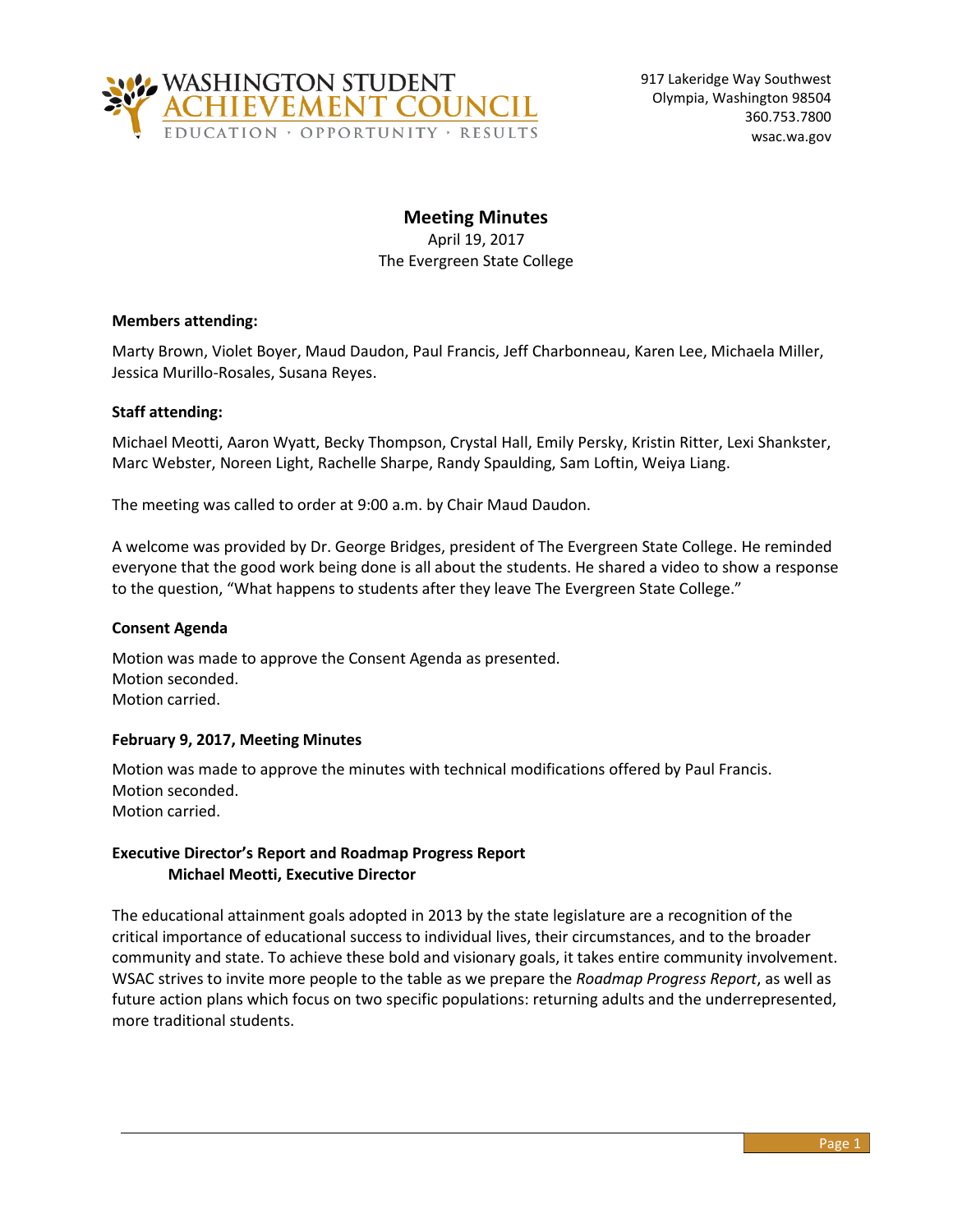#### **Attainment Goals are Critical**

#### **Jimmy Clarke, Senior Director of State Policy, HCM Strategies**

Establishing attainment goals in a policy agenda and making them broadly understood and recognized is the key to attainment goals. Progress metrics should help identify gaps in attainment for underrepresented populations and influence policy. We must adjust our action rather than the goals. For example, adult re-engagement takes strong support services, advisement, and understanding of the adult population and their circumstances. The majority of states have strong attainment goals. Strong attainment goals are quantifiable, challenging, long-term, they address closing equity gaps and are adopted in a way to drive policy and practice. These goals can specify the talent gap, improve workforce development to meet needs. They can change the state's profile and trajectory and help to determine misaligned systems and funding. Finally, they can also identify and align with high-demand occupations and inequities among the state's residents.

# **Washington's Need for a highly Skilled Workforce Amy Anderson, Director of Government Affairs, Association of Washington Business**

Over the last year, there has been much discussion on how to support small businesses in the workforce and their regulatory needs, specifically what these businesses need to be able to sustain and grow in Washington State. Basic employability skills is important, and middle and high school students need greater awareness of the available career and training programs available. College programs must focus on developing leadership and management skills as identified by key industries. Continuing education, stackable credentials, and flexible training models can help provide business and industry with vital incumbent worker training. The key is a public-private partnership, and it is incumbent of the workforce system coming together to be very clear about what credentials are needed.

#### **Brian Jeffries, The Washington Roundtable**

Washington will create about 740,000 new job openings in the next few years, broken down into three categories. Career jobs begin with a higher median salary and have a clear path toward upward mobility within that job classification. Pathway jobs are higher-skill jobs with a potential path to career jobs, such as construction and office administration. Entry-level jobs build basic employment skills, such as food service and farm labor. To increase educational attainment, we must provide resources to early learning. The Cradle to Career approach is the key.

#### **Caroline King, Chief Policy and Strategy Officer, Washington STEM**

Washington STEM would like to continue to explore how partners can work together across sectors and communities to tackle the shared challenge of insuring that Washingtonians are on a path of success to family-wage jobs and full participation in society. WA STEM primarily works in three areas. First, they have a series of ten regional STEM networks around the state. Second, STEM is testing innovation and looking for areas help position for scale. Third, they use all this insight to help form and guide policy. Washington STEM has identified Career Connected Learning as a key strategy toward contributing to Washington's attainment goals.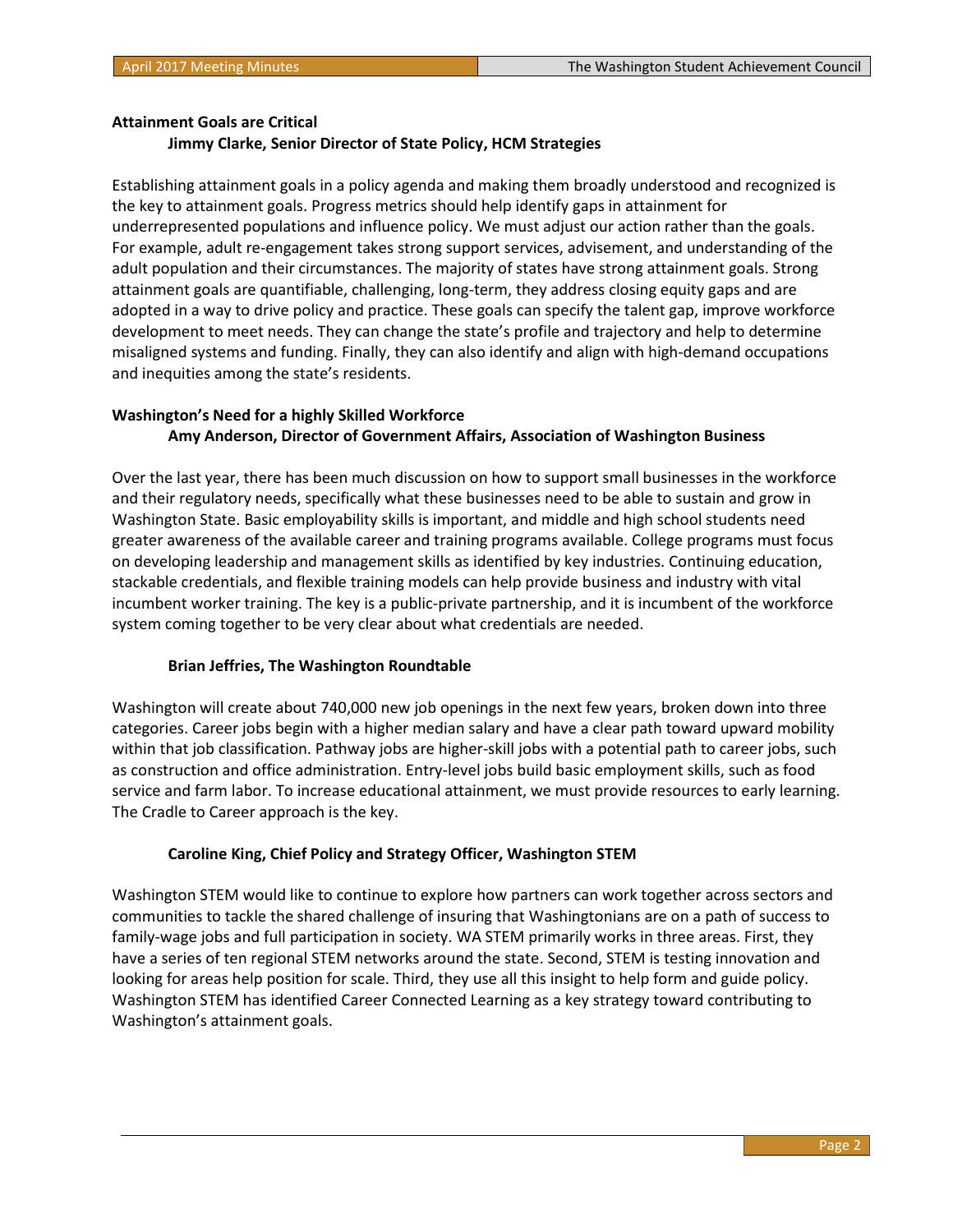# **Role of Community and Business Partners in Educational Success Sara Levin, VP for Community Services, United Way of King County**

In King County, the United Way has a vision that everyone has a home, students graduate, and families are financially stable. The *Open Doors* project, which includes education, business, and non-profit partners, works to reconnect and engage students to schools. King County United Way has a strong focus on addressing the most vulnerable populations. UWKC have already helped about 4,000 students through the Reengagement Center. About eight hundred of those have received a credential.

# **Shannon Boldizsar, Starbucks- Youth Opportunity**

Starbucks believes corporations can and must do more for their communities. Starbucks highlighted three programs to provide for their staff and members who live in the communities for which they do business. Partnering with Arizona State University (ASU), they launched the Starbucks College Achievement Plan. This program provides any benefits-eligible partner the ability to apply to and be admitted to ASU's on-line university to receive their college degree, tuition free. Starbucks also extended the College Achievement Plan to the families of employed veterans, since the veterans themselves already have the GI bill to get their own education covered. The last program highlighted was, joining the 100,000 Opportunities Coalition. This programs has the goal of training and hiring 10,000 high-risk Opportunity Youth in their stores.

# **Herb Simon, College Promise Coalition**

The College Promise Coalition advocates for Washington's public and private, two- and four-year colleges and universities. The goal of the Coalition is to advocate to the policy makers to make higher education a top priority in our state. The economy is good and the state should fulfill their moral obligation for a high quality P-20 education system. We can't afford for the legislature to back away from this responsibility.

# **Discussion:**

We must continue to identify opportunities to expand partnerships to meet the educational attainment goals. Washington has a wealth of data at our disposal; the challenge is moving beyond understanding to action. We also must coalesce around programs that can make an impact for students, and ensure that all partners advocate for strong educational programs and supports for the sake of a better Washington.

These companies have done have done much to improve the economy. Many of these people must have a job while pursuing their education simultaneously. More success will be realized as the public gets involved. A support team is vital.

# **Building Partnerships for Postsecondary Success – Facilitate Discussion Responses**

The attendees were broken into three groups to brainstorm the following four questions. Each group reported out two or three items related to each question.